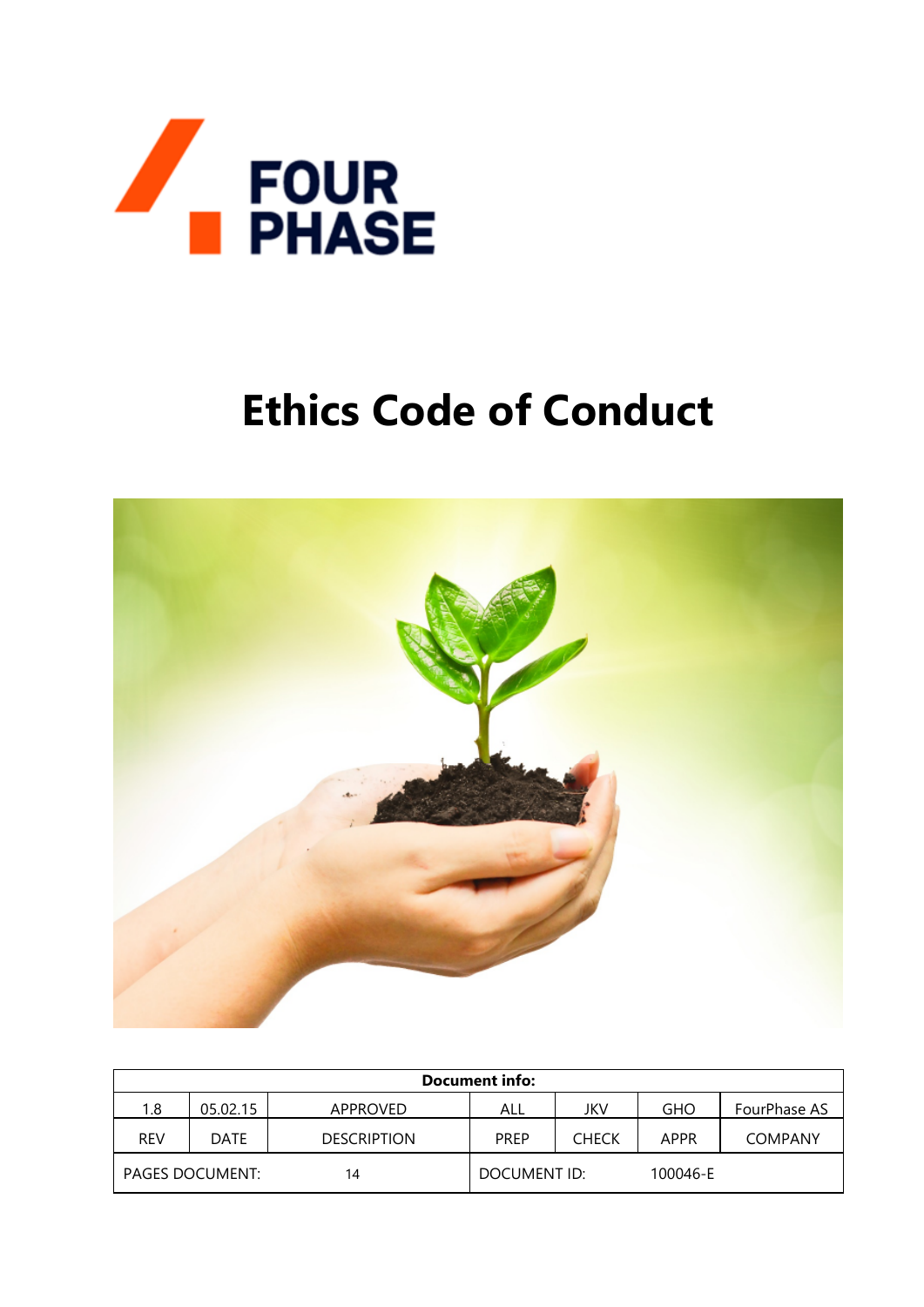

# 1 INTRODUCTION

This Ethics Code of Conduct describes FourPhase's policy with respect to ethical conduct. The Ethics Code of Conduct applies to FourPhase and all persons working for, or acting through or on behalf of, FourPhase all over the world, including but not limited to employees, hired personnel, consultants, contractors, agents, the board and others acting on behalf of FourPhase (hereinafter referred to as "**FourPhase Personnel**").

FourPhase shall conduct its business in accordance with principles for responsible, ethical and sound business practices, and in compliance with all applicable laws and regulations. This requires the collective effort by all FourPhase Personnel.

All FourPhase Personnel may have an influence on FourPhase's reputation through their work and conduct. The Ethics Code of Conduct provides guidelines for ethical conduct, but does not purport to set out detailed guidelines for what is considered right or wrong in all situations. Hence, it is important that all personnel apply discretion when determining what may be considered ethical conduct in the individual circumstances. It is important to practice transparency, and to discuss with others in the company. When in doubt, the matter shall be brought to the attention of a superior or Compliance Officer.

Transparency is a precondition for motivation, trust and security. All FourPhase Personnel shall feel safe to address minor and material matters with their superior or others in the company.

# 2 PERSONAL CONDUCT

# 21 General

FourPhase Personnel shall treat all persons who they come in contact with through their work or work related activities, with politeness and respect. FourPhase Personnel must refrain from conduct which may have a negative effect on colleagues, the working environment or the company. This includes every form of harassment, discrimination or other conduct which colleagues or business partners may perceive as threatening or demeaning. FourPhase Personnel shall not act in a way which may insult local customs or culture.

# 2.2 Conflict of interest

All FourPhase Personnel shall act impartial when conducting their work or business, and shall not give other companies, organizations or individuals any improper advantages. No FourPhase Personnel shall be involved in matters which may come in conflict with FourPhase's interests.

The obligation to prevent conflict of interest means that no FourPhase Personnel shall be involved in any matter which may in any way compromise or undermine, or be perceived as to comprise or undermine, their judgment, their ability to act impartially, their integrity or the integrity of FourPhase while conducting their work or business. For instance, a conflict of interest will typically occur where FourPhase Personnel is involved in work or a decision making process in which the same person, its relatives, friends, a company in which the relevant person holds a significant interest or serves as a board member, persons or entities to whom the relevant FourPhase Personnel is in debt, or other persons or entities to which the person has a close relationship, has any form of direct or indirect private interest in the outcome.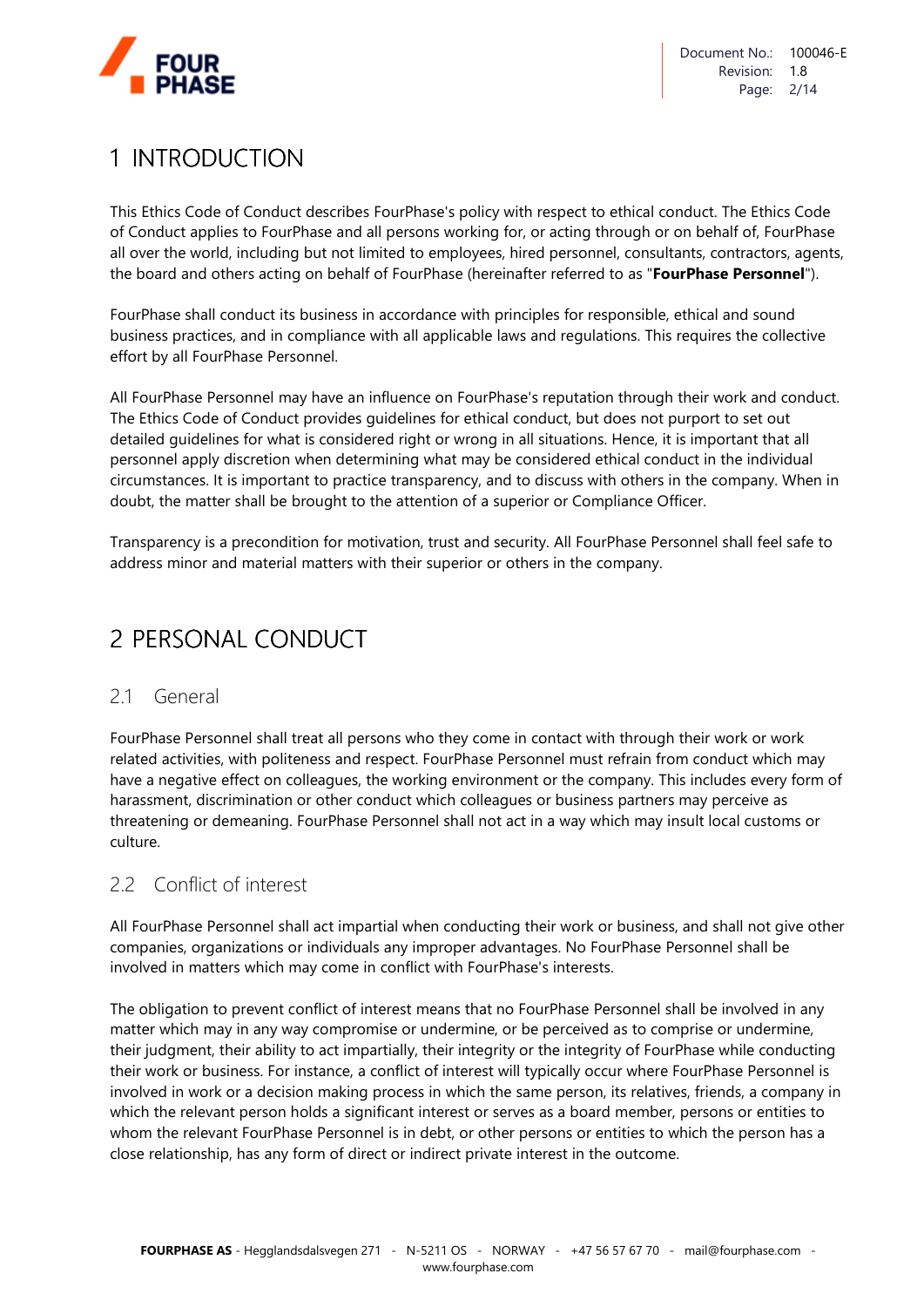

Furthermore, in order to prevent any conflict of interest, no FourPhase Personnel shall use the company's property or information which the person has gained access to through his or her position for own profit or with the aim of competing with the Company.

If any FourPhase Personnel is in a situation, which may entail a conflict of interest, it must be evaluated whether the relevant circumstances undermine the person's loyalty to FourPhase. The person alone should not evaluate this, as others might perceive the situation differently. In order to protect the relevant person and FourPhase, all FourPhase Personnel is obligated to immediately report any suspicion of a conflict of interest to a superior and the Compliance Officer, which shall evaluate the situation further.

# 2.3 Corruption, gifts, hospitality, expenses and facilitation payments.

#### **2.3.1 Corruption**

With reference to FourPhase's commitment to combat corruption as set out in item 3.3 in this Ethics Code of Conduct, no FourPhase Personnel shall participate in any form of bribery or corruption. This requirement is based on anti-corruption law and applies to all FourPhase's activities all over the world. Individuals who are involved in corruption may be subject to both civil liability claims and criminal prosecution. If any FourPhase Personnel becomes aware of a situation or matter that may cause concern for bribery or corruption, the relevant person(s) is obligated to immediately seek the advice of their superior or the Compliance Officer on how to handle the situation in accordance with the law.

#### **2.3.2 Facilitation payments**

Facilitation payments are payments, in cash or by providing favors, made to secure the performance of a routine or necessary action to which the payer has a legal or other entitlement. According to the Norwegian Penal Code, facilitation payments may be illegal if the payments imply an undue advantage for the recipient.

Typical examples of facilitation payments include paying a minor amount to government officials in order to secure or facilitate customs clearances, work permits, visas and other official approvals and permits, and where the payment demanded may seem modest to the company, while the consequences of not paying can be significant.

No FourPhase Personnel shall initiate or encourage facilitation payments, and the general rule is that facilitation payments should be resisted.

However, in a critical situations where a person believes that their own life or health, or the life or health of others, may be threatened, and where no alternatives seem possible, FourPhase Personnel may decide to make a facilitation payment which could otherwise be considered as improper hereunder, based on their best judgment and with due regard to the applicable legislation. If a facilitation payment is made due to such a critical situation, and where it is not possible to report to or consult with the Compliance Officer beforehand, the Compliance Officer shall be informed as soon as possible thereafter. The payments must be correctly described in the accounts and reported to the company's board of directors.

#### **2.3.3 Gifts**

Personal courtesy gifts may be allowed provided that they are of minor economic value, are not given frequently and it is apparent that the gift is proper and will stand the test of public exposure under the specific circumstances. Improper circumstances, where it is forbidden to give or accept payments, favors or gifts includes inter alia, when offered in a situation of contract negotiations, if placing the recipient under any obligations or providing the recipient with an undue advantage, and when given or paid in return for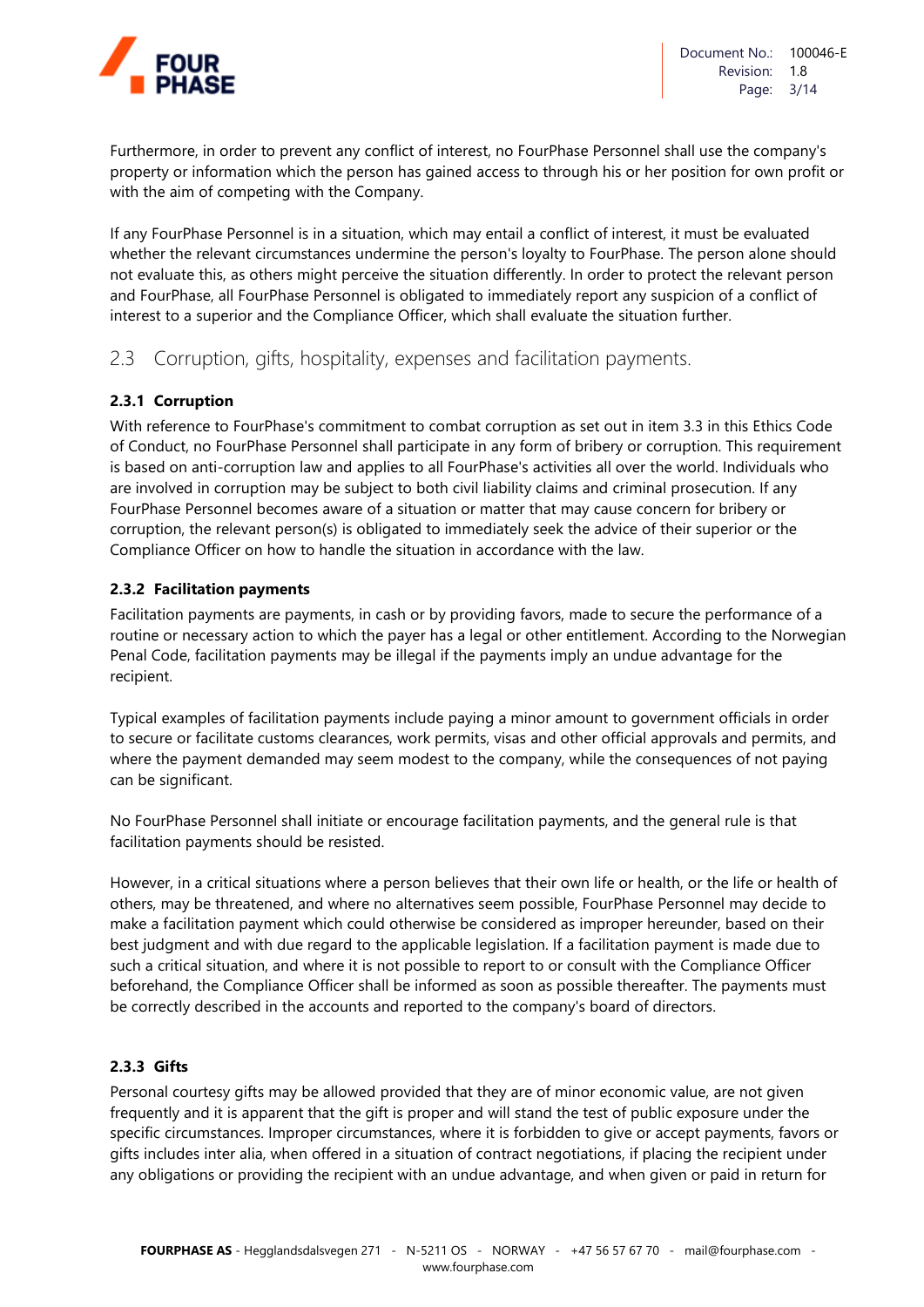

services. Furthermore, gifts shall not be given in a way which gives reasons to suspect that the recipient will keep the gift hidden from its superior, and shall for instance be addressed to the recipient's official business address.

All gifts from FourPhase Personnel require the prior approval of the FourPhase's Compliance Officer, and the Compliance Officer shall also be informed of all gifts received or offered.

In some situations refusal to accept a gift will be considered an insult and cannot be avoided. It may also be that the value of the gift is not discovered until after it has been received. In both events, it should be considered whether the gift could be returned to the giver, and the Compliance Officer shall be consulted. In such events, the gift shall immediately be handed over to FourPhase, and shall be treated as FourPhase's property.

The table set out below is intended to provide some examples of how FourPhase's principles with respect to gifts shall be applied in the individual circumstances. All FourPhase's Personnel is obligated to report any occurrence of situations which is included in the yellow column "Must be subject to an assessment" and the red column "Unacceptable", including offers to receive types of gifts included hereunder, to its superior.

| •Promotion articles of<br>insignificant value<br>•Gifts to the company on<br>grand occasions.<br>•Gifts of insignificant value,<br>f.ex. after having held a<br>presentation<br>•Gifts of insignificant value<br>related to holidays, and<br>public celebrations<br>•("inisgnificant value" means<br>less than 500 NOK in<br>Norway, with an equivalent<br>amount applicable to other<br>developed countries. | •Gifts were the value is<br>difficult to determine | •Personal gifts without any<br>special occasion<br>• Private discounts on<br>products/ services from<br>suppliers<br>•Gifts with a value above 500<br><b>NOK</b><br>•To receive a gift in the role<br>as decision maker<br>•To receive a loan, a gift in<br>the role as a provider of<br>terms or cash<br>•Any gift offered under<br>circumstances which may be<br>considered inappropriate<br>and/or which will not stand<br>the test of public exposure. |
|---------------------------------------------------------------------------------------------------------------------------------------------------------------------------------------------------------------------------------------------------------------------------------------------------------------------------------------------------------------------------------------------------------------|----------------------------------------------------|------------------------------------------------------------------------------------------------------------------------------------------------------------------------------------------------------------------------------------------------------------------------------------------------------------------------------------------------------------------------------------------------------------------------------------------------------------|
| <b>Normally</b><br>acceptable                                                                                                                                                                                                                                                                                                                                                                                 | Must be subject<br>To an assessment                | Unacceptable                                                                                                                                                                                                                                                                                                                                                                                                                                               |
|                                                                                                                                                                                                                                                                                                                                                                                                               |                                                    |                                                                                                                                                                                                                                                                                                                                                                                                                                                            |

#### **2.3.4 Hospitality**

All hospitality, including entertainment, meals, receptions, representation, social or sports events must be connected with FourPhase's business. Moderate participation in social events is part of a polite business relationship. However, this must not develop to a stage where it may affect decision processes and/or may give third parties grounds for suspecting the same. If any FourPhase Personnel is invited to a hospitality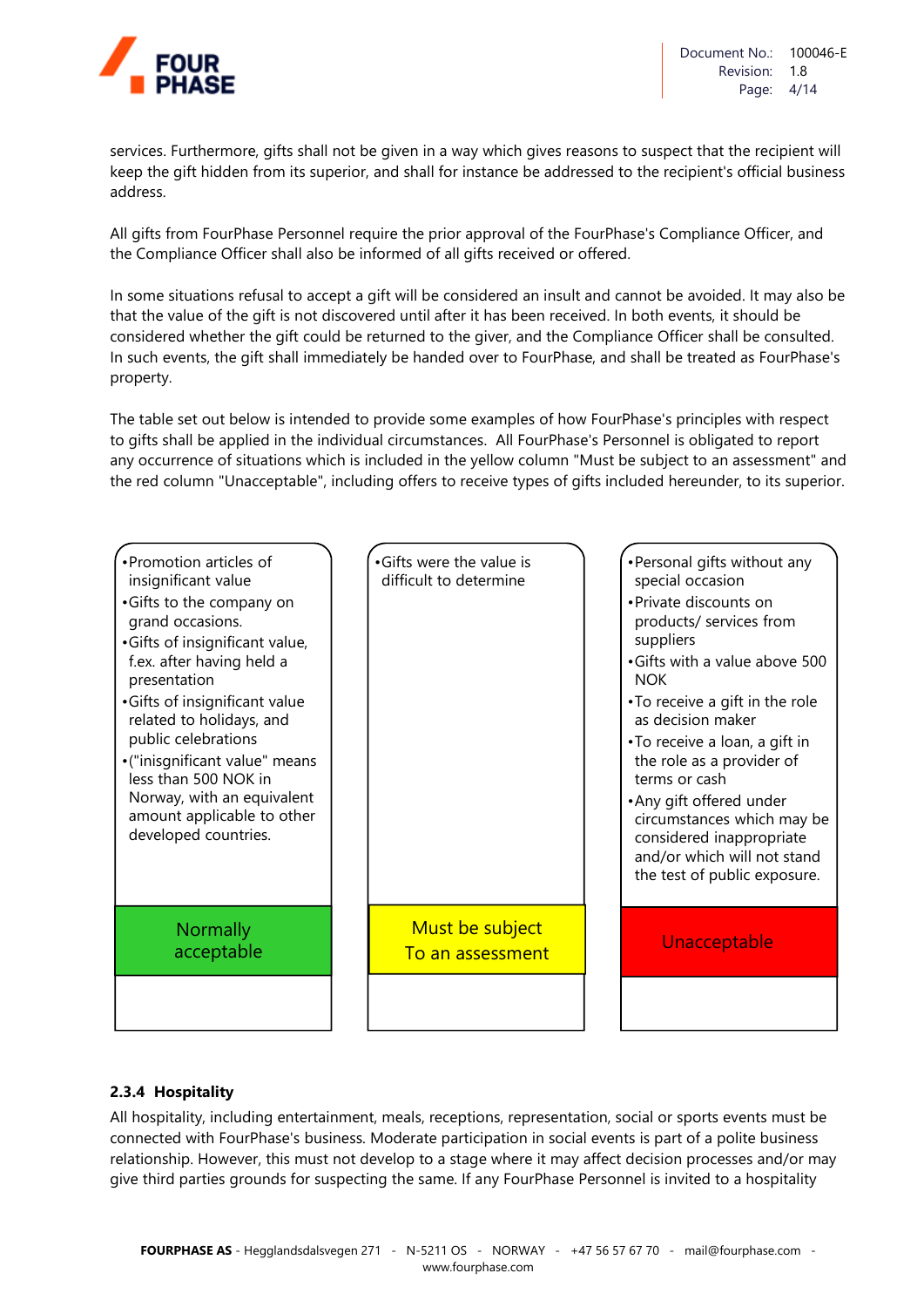

event which may be considered improper, the relevant person shall seek the prior approval of the Compliance Officer.

The table set out below is intended to provide some examples of how FourPhase's principles with respect to hospitality shall be applied in the individual circumstances. All FourPhase's Personnel is obligated to report any occurrence of situations which is included in the yellow column "Must be subject to an assessment" and the red column "Unacceptable", including offers to receive types of hospitality included hereunder, to its superior or Compliance Officer.



#### **2.3.5 Expenses**

The general rule is that FourPhase pays for travel, accommodation and other expenses for any FourPhase Personnel in accordance with internal regulations, and that other parties pay for their personnel. Any exceptions shall be approved by a superior. In any event, business travelling shall always be covered by FourPhase.

All FourPhase Personnel is obligated to report any offer to receive reimbursements or provisions of expenses which deviates, or may potentially deviate, from the general rules in the foregoing paragraph to its superior immediately.

# 2.4 Confidentiality

Confidentiality shall prevent unauthorised persons from gaining access to information which may damage the company's business or reputation. This duty shall also protect the privacy and integrity of the FourPhase Personnel.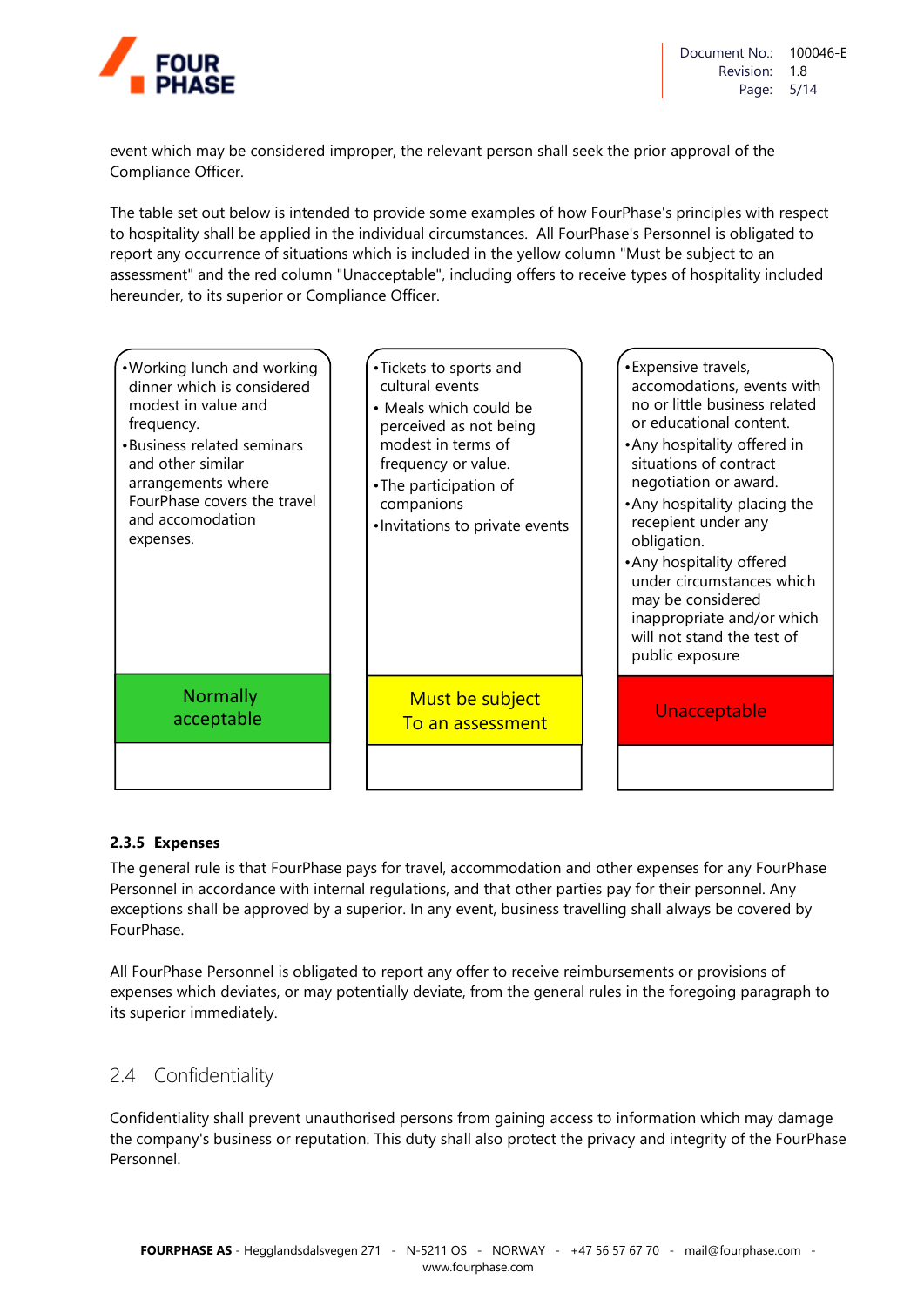

Consequently, one must carefully consider how, when and with whom FourPhase related matters are discussed in order to ensure that unauthorized persons do not gain access to internal FourPhase information. All such information must be treated in accordance with the confidentiality requirements, except when disclosure of the information has been authorized by the appropriate FourPhase authority, or when such disclosure is required by law.

Information which is classified as "confidential", "for limited internal distribution" or similar, shall not be disclosed to any unauthorized personnel within or outside of FourPhase.

This also applies to confidential information pertaining to safety, FourPhase Personnel, commercial, technical or contractual matters, and for information which is protected by law. The confidentiality obligation will remain in effect after the completion or termination of the employment, or after the completion of an assignment. Information beyond general knowledge of the business and work experience which an employee has access to in connection to its performance of the work, shall be considered as confidential and be treated accordingly.

# 2.5 Engagement for other companies and organizations

FourPhase Personnel may not without approval work or hold board positions in, or run or have considerable interest in, companies or businesses conducting the same type of business as FourPhase, or which have a business relation to such companies or businesses.

FourPhase Personnel require FourPhase's consent in order to be allowed to run a private business or to perform paid work in their leisure time – with the exception of individual assignments. Consent will not be withheld provided the involvement/work is compatible with a satisfactorily performance of the work for FourPhase. If the involvement/work involves a considerable work load which may impact an employee's work, an approval from a superior must be obtained. The superior shall be informed of political offices, which is regulated in law, and such appointments shall be arranged for in a way which diminishes any inconveniences for FourPhase.

# 2.6 Information and IT systems

FourPhase Personnel's use of information, IT-system and, in particular, internet services, must be governed by the needs of the business, and not by personal interests.

Information produced and stored on FourPhase's IT systems, is considered as FourPhase property. FourPhase Personnel is responsible for taking proper care of electronic files and archives.

Private use is only permitted to a limited extent in connection with the processing of ordinary information. Information which may be considered illegal, offensive or inappropriate shall under no circumstances be processed, downloaded, saved or distributed.

# 2.7 Intoxicating substances

FourPhase is a drug and alcohol free workplace. Consequently, FourPhase Personnel shall not be under the influence of alcohol or other intoxicating substances while working for FourPhase. Limited amounts of alcohol may nevertheless be served when considered appropriate in light of local customs or special occasions, provided that the intake is not combined with the operation of machinery, driving or other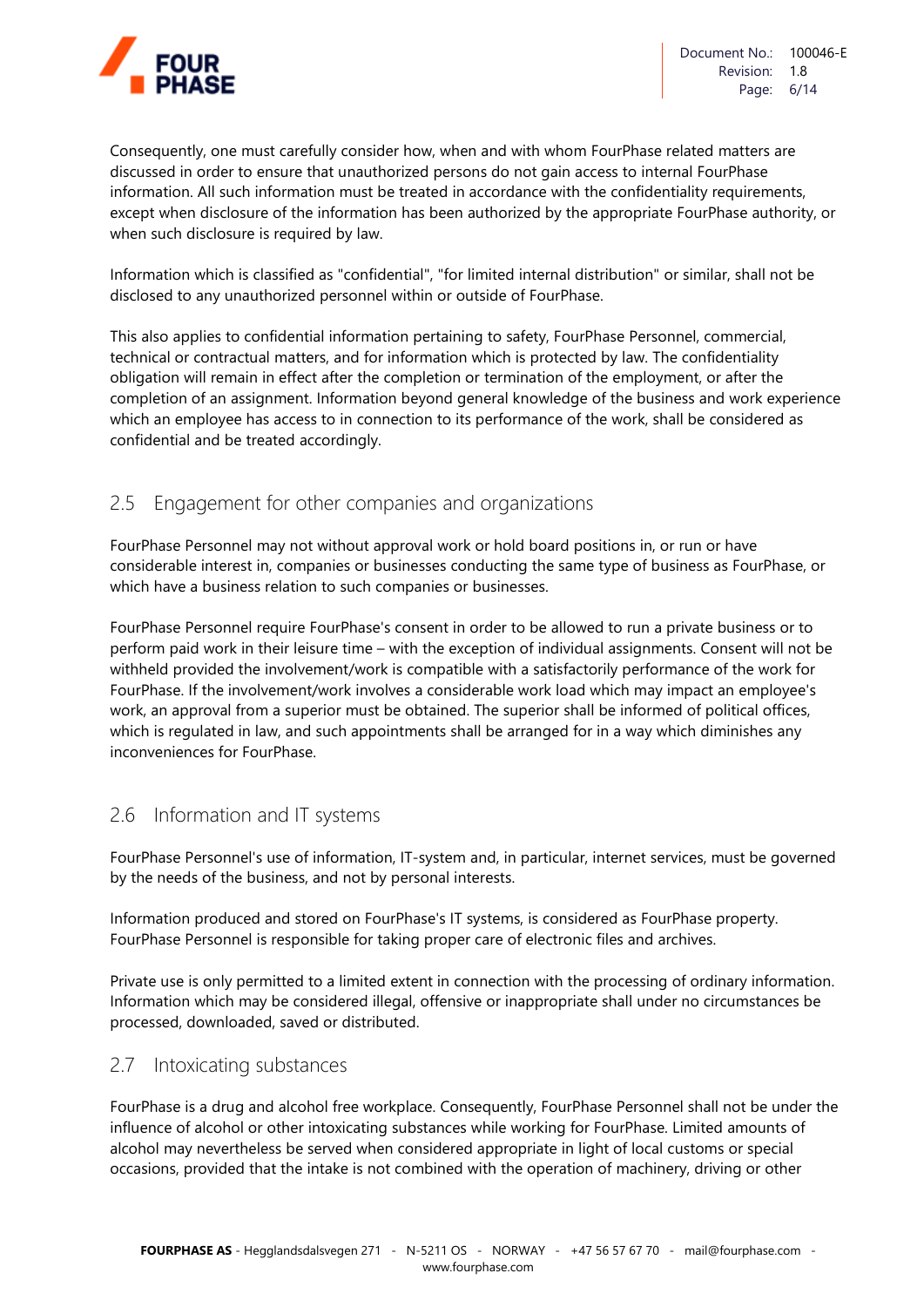

activity incompatible with the use of alcohol. No one shall use, or encourage other to use, intoxicating substances in a way which may reflect poorly on the user, FourPhase, or any business partners.

# 3 BUSINESS PRACTICE PRINCIPLES

# 3.1 General

Our ability to create values is dependent on maintaining high ethical standards as a foundation for trust and binding relations with the society, owners, employees, partners, customers and suppliers.

# 3.2 Accurate information, accounting and reporting

Business information will be communicated in an accurate and detailed manner, both internally and externally. All accounting information shall be accurate, registered and communicated in accordance with laws and regulations, including relevant accounting standards.

# 3.3 Competition and anti-trust

FourPhase's commitment to conduct its business in accordance with principles for responsible, ethical and sound business practices, and in compliance with all applicable laws and regulations, entails that FourPhase is committed to free and fair enterprise. Several countries have laws strictly prohibiting anti-competitive practices and the penalties for non-compliance can be severe for both the companies and individuals involved. In addition, FourPhase Personnel in breach of such prohibition will also be subject to disciplinary procedures by FourPhase.

If any FourPhase Personnel are approached to discuss a matter that might be considered as a breach of competition or anti trust law, the incident shall be reported to the Compliance Officer immediately, and the relevant FourPhase Personnel shall cease all contact or activity related to the incident while awaiting further instructions. Incidents which are likely to raise suspicion of a breach of competition law includes e.g. agreements with competitors, discussions intended to carve out sales territories and discussions with competitors regarding pricing policies.

Competitive information regarding other companies should never be obtained, directly or indirectly, through illegal or unethical means such as inter alia misappropriating proprietary information, bribery, impersonating an employee, supplier or customer of a competitor, or intermediaries to do the same.

FourPhase Personnel shall contact the Compliance Officers if in need of any further information in relation to competition or anti-trust law.

# 3.4 Combatting corruption

#### **3.4.1 General commitment**

Corruption encompasses a wide variety of activities, including bribery and improper trading in influence.

Bribery typically occurs when someone is provided with an improper advantage with the aim of influencing them in the performance of their duties. Improper trading in influence occurs when someone is provided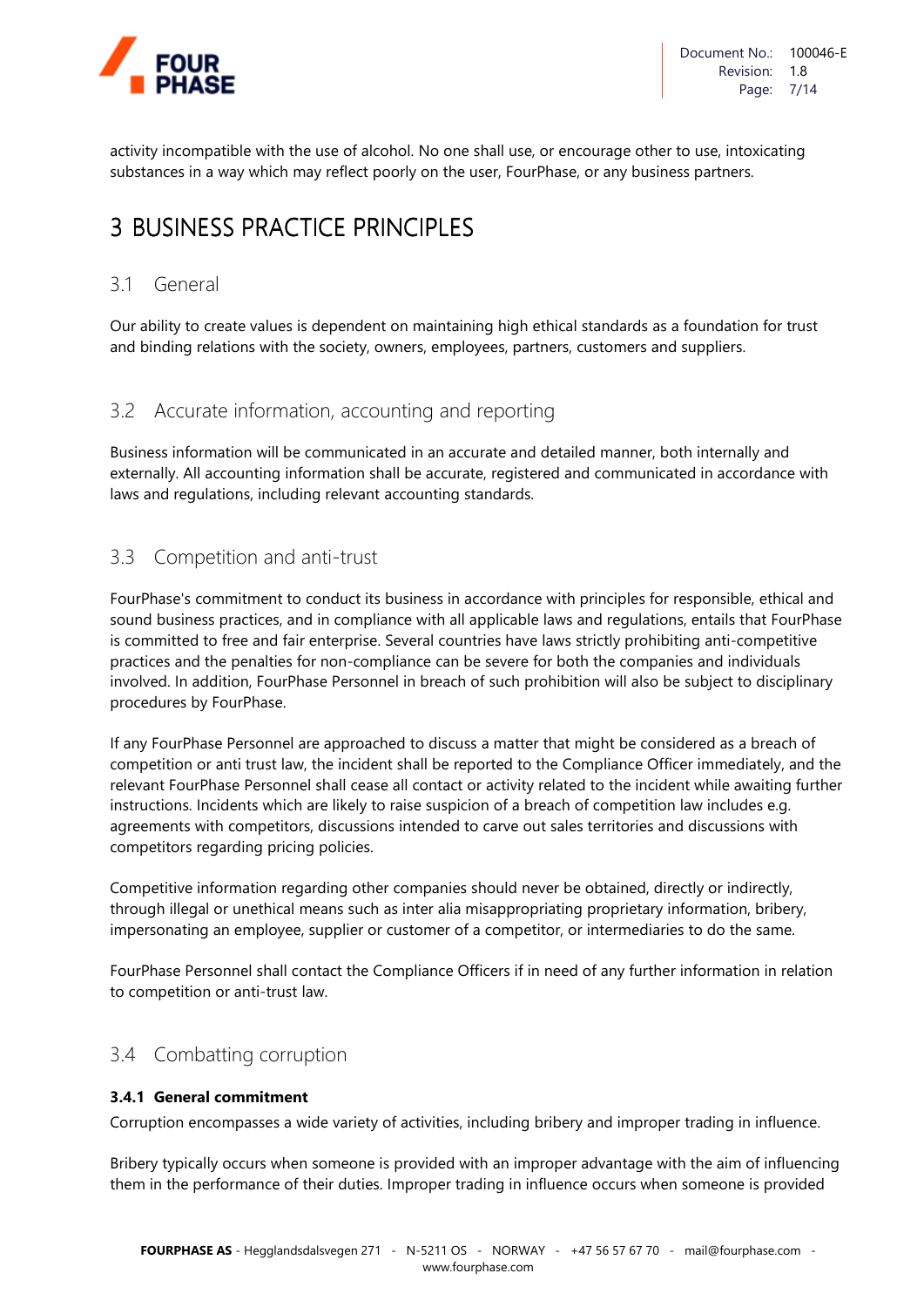

with an improper advantage in order to influence a third party's performance of its duties. Such an improper advantage may occur in different forms, including cash, objects, credits, discounts, travels, accommodation or services.

Trading in influence occurs when an improper advantage is provided to someone in order to influence the performance of a third party's duties.

Corruption undermines legal business activity, results in distortion of competition, destroys the reputation of a business and exposes companies and individuals to risk. A violation of anti-corruption laws can lead to severe civil and criminal penalties for both the company and the persons involved.

FourPhase is against all forms of corruption, and neither FourPhase nor any FourPhase Personnel shall take part in any corruption in any form. Consequently, FourPhase and all FourPhase Personnel are obligated to comply with all applicable anti-corruption laws, including the U.S. Foreign Corrupt Practices Act ("FCPA"), sections 276a – 276c of the Norwegian Penal Code, the OECD Convention on Combatting Bribery of Foreign Public Officials in International Business Transactions ("OECD Convention"),U.K. Bribery Act ("UKBA") and the local laws in all countries in which FourPhase does business (collectively referred to as the "Applicable Corruption Laws"). In addition, FourPhase and all FourPhase Personnel is responsible for actively seeking to ensure complete, clear, accurate and comprehensible information in its periodical financial reports, and other documents.

Under Norwegian law and many other jurisdictions the prohibition against corruption applies both to the giving party and the receiving party, and both to the public and private sectors

All FourPhase Personnel is obligated to report any incident or circumstances which may give reasons to suspect a violation, or which may involve a potential violation, of any Applicable Corruption Laws in accordance with the reporting procedures set out in item 5 in this Ethics Code of Conduct.

#### **3.4.2 Bribery of public officials**

The Applicable Corruption Laws prohibit companies and their officers, employees, and representatives from giving, promising, offering, or authorizing payment of anything of value to any public official either directly or through an intermediary in order to obtain or retain business or to secure some other improper business advantage. In essence, these laws prohibit the giving of anything of value to influence such official´s decision.

Under most anti-corruption laws the term "public official" includes anyone who exercises governmental authority. This includes any officer or employee of a foreign government department or agency, whether in the executive, legislative or judicial branch of government, and whether at the national, state, or local level.

Officials and employees of government-owned or controlled enterprises also are covered, as are private citizens who act in an official governmental capacity. And, for the purposes of this policy, "government official" also includes political parties and candidates, and officials of public international organizations such as the United Nations, IMO, and World Bank.

#### **3.4.3 Bribery in the private sector**

The UKBA and the Norwegian Penal Code also specifically prohibits the offering or acceptance of corrupt payments and other advantages between private (non-government) persons and entities.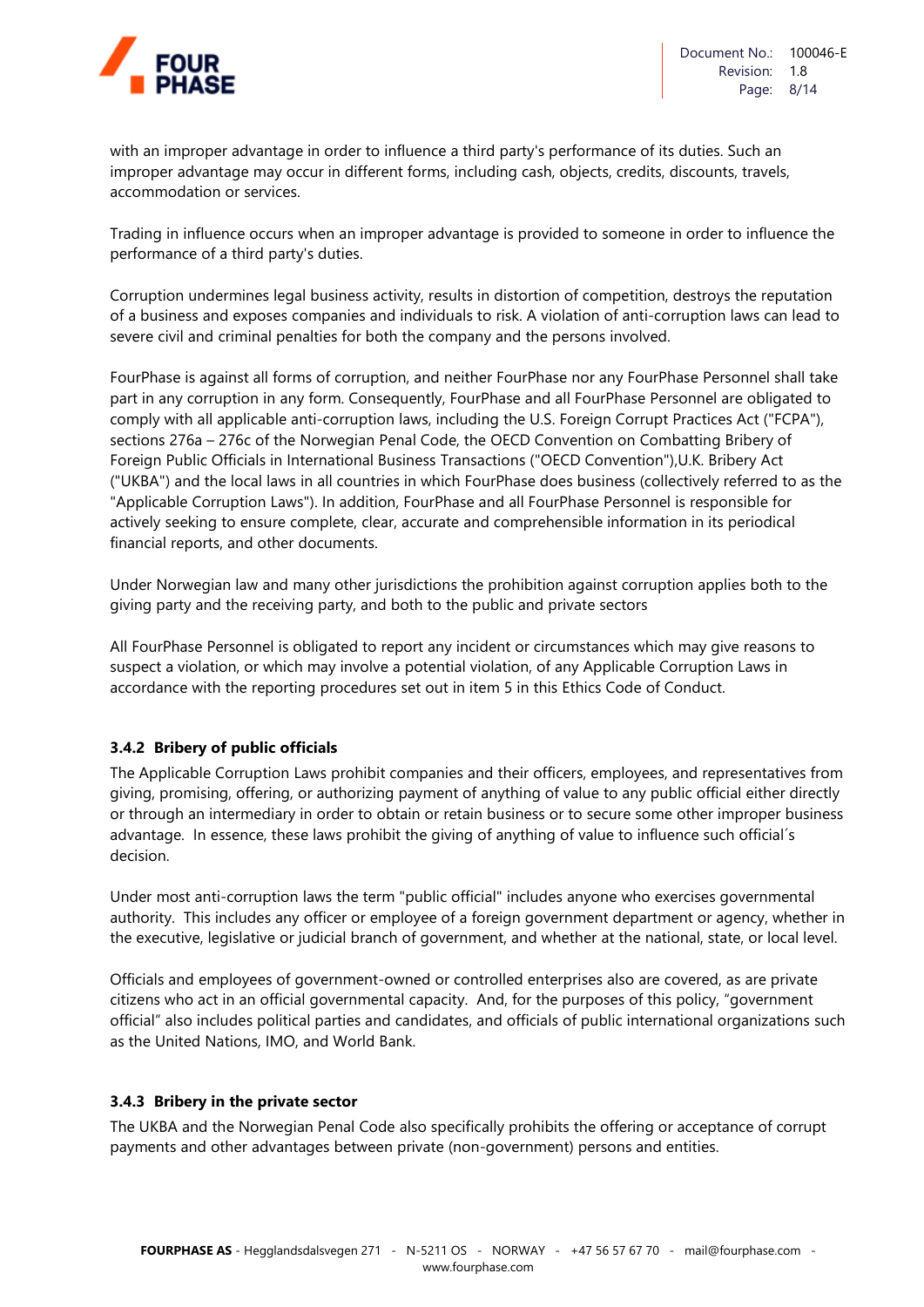

FourPhase and FourPhase Personnel shall not participate in any activity which might be taken as bribery or corruption in any form in relation to FourPhase's business. No bribe or other benefit shall be made directly or indirectly to any existing or potential client of FourPhase or to anyone associated with such client or its affiliates in the interests of securing business for FourPhase. FourPhase or FourPhase Personnel shall not receive any bribe or benefit from any existing or potential client or supplier of FourPhase or anyone associated with such client, supplier or its affiliates in respect of FourPhase's business.

No payments of money or anything of value shall be offered, promised or paid, directly or indirectly to any individual or entity in order to induce such individuals or entities to use their authority or influence to obtain an improper business advantage for FourPhase.

FourPhase shall not pay any form of protection money to unlawful groups or individuals, and shall not channel improper payments through an intermediary.

#### **3.4.4 Anything of value**

The prohibition on bribery applies to the giving of anything of value, including but not limited to, cash, cash equivalents (e.g. gift cards or vouchers), stock options, gifts, travel, meals, entertainment, business opportunities, favourable contracts, offers of employment or other benefits for friends and relatives of a government official.

Such payments are barred even if:

- The benefit is for someone other than the party making the payment;
- The business sought is not with the government; and
- The payment does not in fact influence the receiving party´s conduct.

Prohibited payments include, but are not limited to, those designed to induce the recipient to award a contract or provide a business opportunity to FourPhase; obtain advantageous tax or customs treatment that would not otherwise be available to FourPhase; or circumvent or cause non-enforcement of laws or regulations applicable to FourPhase.

#### 3.5 Relations to suppliers, partners and customers

#### **3.5.1 General principles**

FourPhase and all FourPhase Personnel shall act in a manner which induces trust amongst suppliers, customers and other relevant third parties.

Furthermore, as the standards and actions of our business associates may have an influence on FourPhase's own business and reputation, FourPhase must exercise care in the selection and follow up of business associates. This entails that all FourPhase Personnel is responsible for ensuring the following:

- All affiliated companies, agents, distributors, representatives, partners, consultants, contractors, customers, first-level suppliers and any other business associates shall, at an early stage, be made aware of FourPhase principles and requested to apply them.
- FourPhase shall, as far as possible, enclose FourPhase's Code of Conduct as an appendix to contracts with business associates. FourPhase shall, as far as possible, also add a contract clause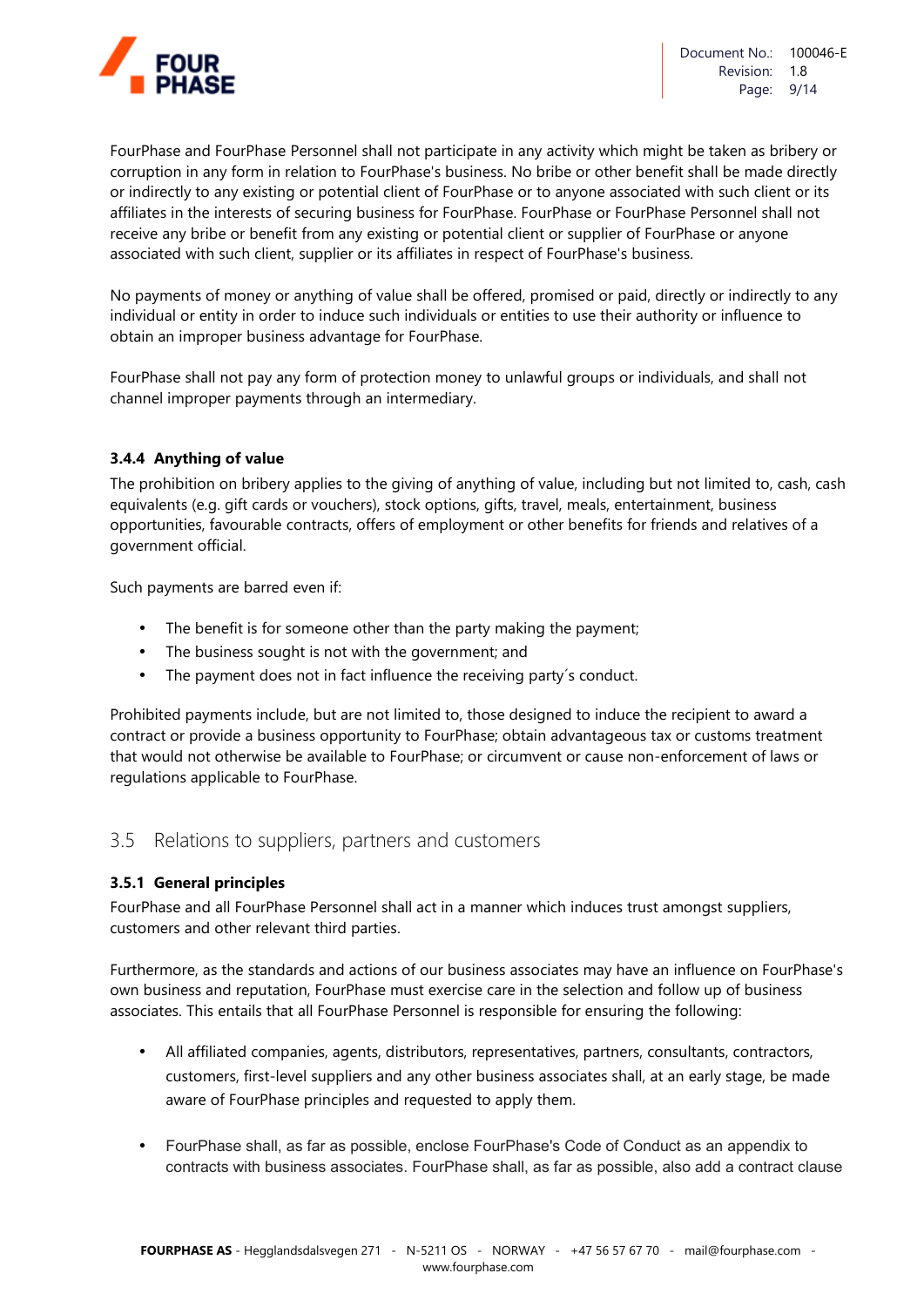

that provide FourPhase with the opportunity to conduct due diligences and audits with the aim of monitoring compliance with the clause, as well as the opportunity to terminate the agreement in the event of the other party being in breach of its obligations under such clauses. All contracts with business associates shall be made in writing.

• Prior to making any form of commitment, or entering into any form of agreement, with new business associates, including inter alia acquisitions, FourPhase shall have obtained sufficient information about such potential business associate to determine whether the business relationship may expose FourPhase to any corruption risk, human rights issues or any reputational risks.

Further details concerning the compliance safeguards that FourPhase should seek to pursue in its relation to business associates are set forth in the Business Associates Policy.

Depending on the extent and form of the potential relationship with a business associate, the need for adequate information, as referred to in the paragraph above, may require the performance of integrity due diligence investigation of the potential business associate. The Compliance Officer is responsible for carrying out such due diligence and may if necessary engage external consultants with specific competence.

#### **3.5.2 Intermediaries**

The three most common forms of intermediary arrangements are:

- An agency is an arrangement whereby the agent is authorized by the principal to process orders from customers which normally includes entering into contracts on behalf of the principal.
- A distributorship arrangement exists when the distributor purchases goods on his own account from a manufacturer or supplier and resells them in its own name and for its own account to customers. In contrast to a sales agent, a distributor usually has no authority to enter into a contract on behalf of the supplier.
- A consultancy arrangement exists when a consultant (often self-employed) is providing advice and/or services in a particular area of expertise to the principal.

The tasks of an intermediary usually involve some form of representing the principal's interests, which means that the actions of the intermediary will reflect upon the principal. Consequently, no FourPhase Personnel shall enter into any agreements with new intermediates, until such an agreement has been approved by the Compliance Officer. The Compliance Officer shall if necessary base the decision on an integrity due diligence.

In addition to the measures set out in the general principles in item 3.5.1 above, FourPhase shall:

• ensure that all payments to intermediaries are based on written agreements, and in line with the services rendered (reasonable fees and commissions), and under no circumstances made in advance; and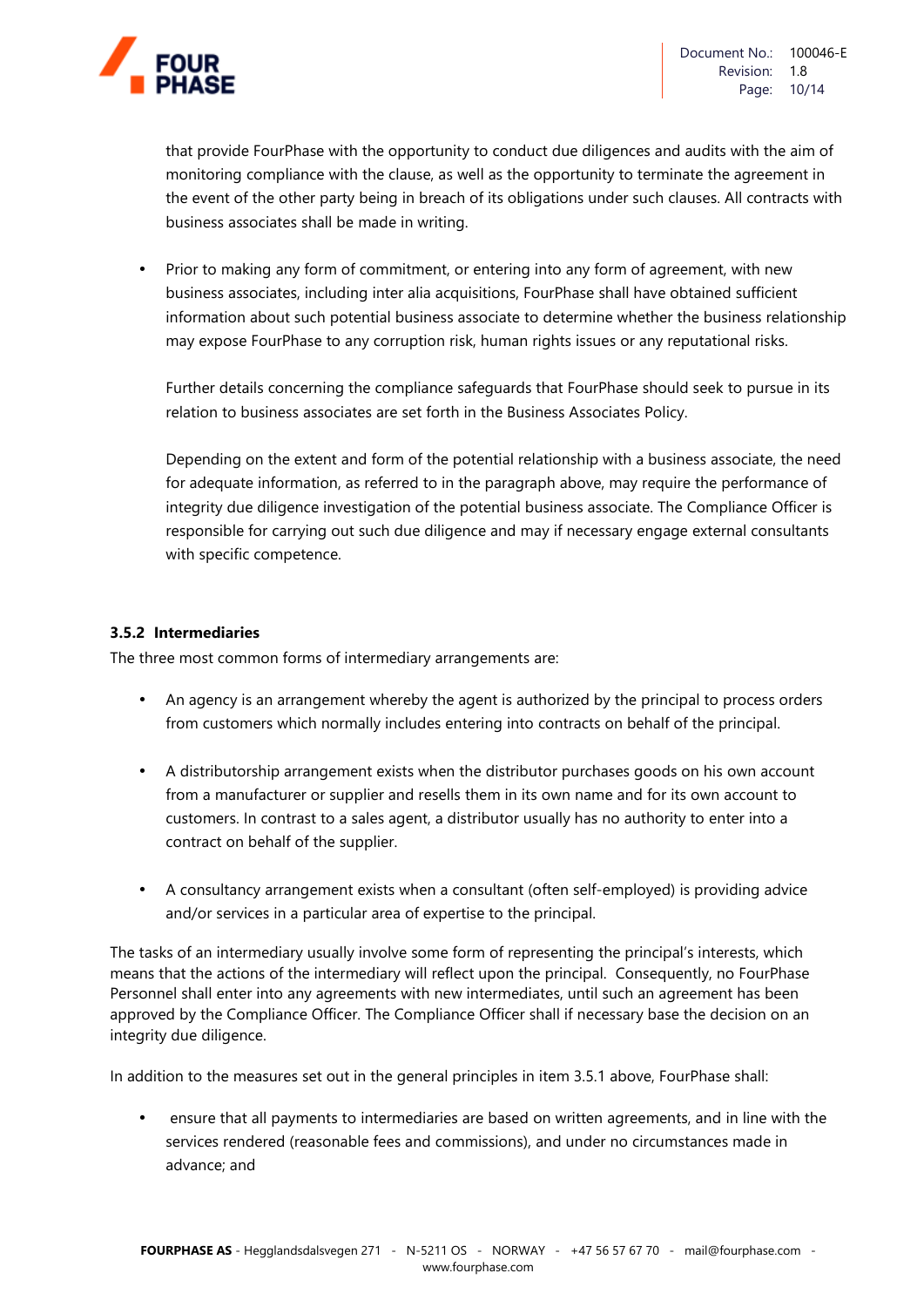

• ensure that all agents are to be annually approved by the Compliance Officer following the entering into of the relevant agency agreement.

#### **3.5.3 Joint Venture partner**

In this Ethics Code of Conduct a joint venture partner means a potential or existing co-owner of business enterprise(s), such as an unincorporated joint venture and a jointly owned affiliated company. A shared set of basic values is a prerequisite for entering into joint ventures and other partnerships.

In addition to a thorough integrity due diligence, FourPhase should ensure the implementation of ethical standards in accordance with this Ethics Code of Conduct, and audit rights with the aim of ensuring compliance with the same. When the FourPhase has a controlling interest, i.e. sufficient voting power, or operating responsibility, the principles in this Ethics Code of Conduct shall apply. When the FourPhase has a minority interest, minimum standards and audit rights should be negotiated and documented between the parties, preferably in the joint venture agreement.

#### **3.5.4 Suppliers and contractors**

If FourPhase has reason to suspect that a supplier or contractor does not comply with this Ethics Code of Conduct, FourPhase should purport to cooperate with and assist the supplier or contractor in becoming compliant. In order to achieve this, FourPhase should challenge the supplier to establish an action plan to address noncompliance issues, mitigating actions and follow up the implementation of the same. If after a reasonable amount of time the supplier or contractor shows no willingness to improve, the FourPhase should consider contractual actions including termination.

#### **3.5.5 Customers**

FourPhase should be prepared that in its role as supplier it may be requested to include commitments reflecting the customers' ethical principles, for example by inclusion of anti-corruption and human rights language as well as auditing rights in the contracts. FourPhase's views on such a request will be dependant on whether the commitments are in compliance with this Ethics Code of Conduct or not.

#### 3.6 Equality

FourPhase shall show respect to all individuals, and work actively in order to ensure a healthy working environment.

FourPhase does not accept any form of negative discrimination of its FourPhase Personnel or others involved in FourPhase's work. Discrimination includes all improper treatment, exclusion or preference based on race, gender, age, handicap, sexual orientation, religion, political opinion, national or ethnical origin or similar, which is in conflict with the principle of equality.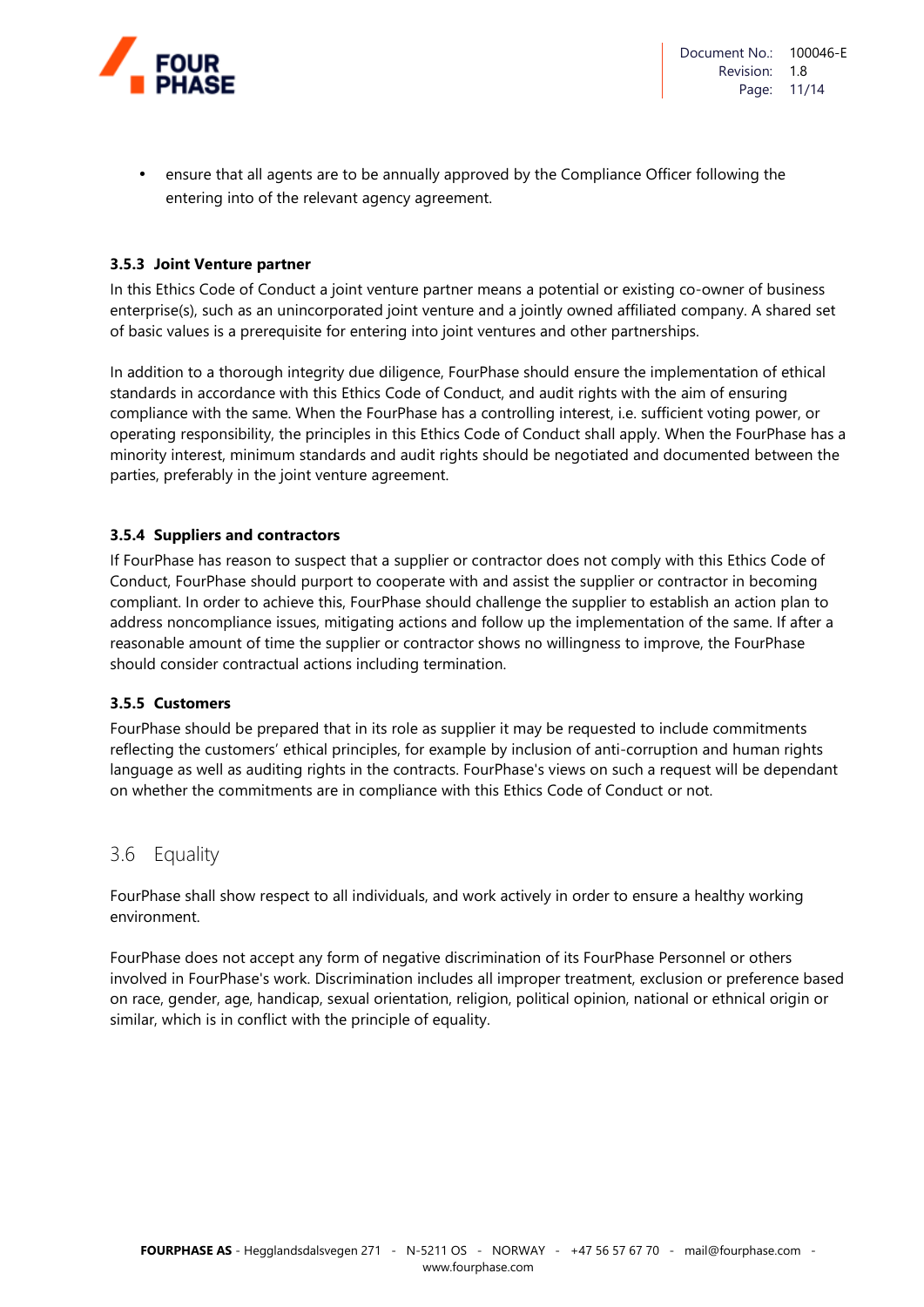

# 4 EXPORT AND IMPORT RESTRICTIONS

# 4.1 General policy on export and import restrictions

All FourPhase Personnel are obligated to comply with all export and import restrictions to which FourPhase is subject. This entails an obligation to ensure that FourPhase does not conduct business with entities or persons connected to countries, regions, persons or entities that are subject to any sanctions or restrictions on imports and/or exports without the express authorization from the . No FourPhase Personnel shall proceed with any export or import if there is any doubt of the legality of a proposed transaction, without seeking the advice and approval of the Compliance Officer.

# 5 COMPLIANCE, RESPONSIBILITIES AND IMPLEMENTATION

# 5.1 General duty to comply with the Ethics Code of Conduct

All FourPhase Personnel have a personal responsibility to comply with all requirements set out in FourPhase's Ethics Code of Conduct. FourPhase Personnel shall not act, or encourage others to act, in violation of the Ethics Code of Conduct. This applies even though a breach may seem to be in the interest of FourPhase's.

Although not all FourPhase Personnel are expected to know the details of these laws, it is important to know enough to determine when to seek advice from supervisors, managers or other appropriate employees,

The obligation to comply with the Ethics Code of Conduct includes a duty to bring any matter of conduct or ethics that may cause concern to the attention of the Compliance Officer at the earliest opportunity. In the event of any doubt regarding whether an activity is in compliance with the principles in the Ethics Code of Conduct, this shall, as far as possible, be discussed in advance, and first and foremost with FourPhase's Compliance Officer.

No FourPhase Personnel may justify a violation of this Ethics Code of Conduct by claiming a lack of understanding or ignorance regarding any provision of this Ethics Code of Conduct.

# 5.2 Reporting

FourPhase Personnel who become aware of an incident which is or may be illegal or in breach of FourPhase's Ethics Code of Conduct, is obligated to immediately report the matter orally or in writing to FourPhase's Compliance Office. If FourPhase personnel are uncomfortable with reporting to the Compliance Officer, the relevant person may instead approach the HR Manager or the Chairman of the Board.

In particular, any FourPhase Personnel shall immediately report:

- non-compliance with applicable laws, regulations or rules set out by the authorities;
- violations of internal regulations;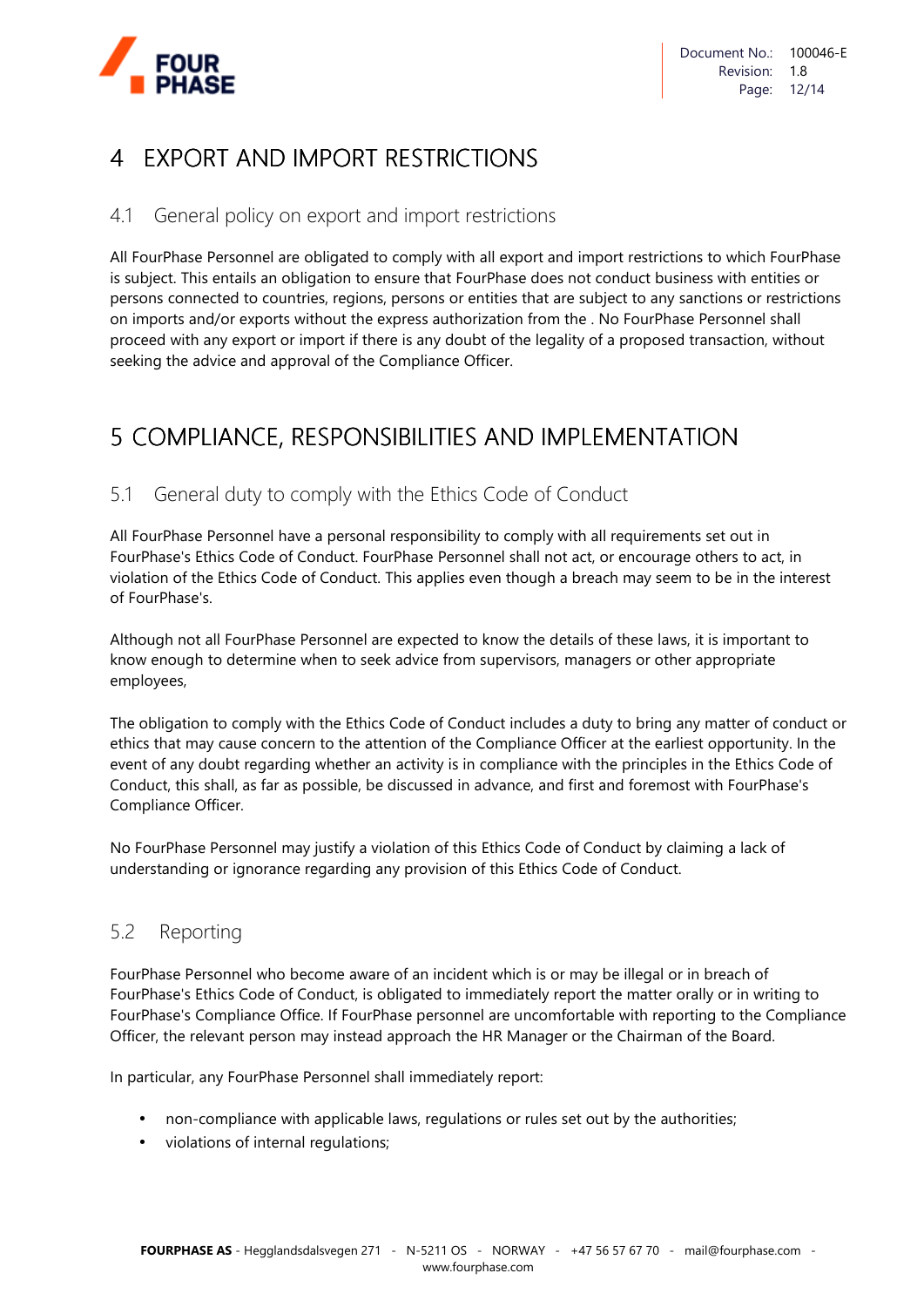

- any suspicion, concern, or material knowledge of noncompliance by any FourPhase intermediaries, customers, or any other third-parties conducting business with FourPhase; and
- other issues which may potentially have a negative effect on FourPhase's reputation.

FourPhase Personnel will not be retaliated for making a good faith report of a suspected violation of this Ethics Code of Conduct.

### 5.3 Implementation, responsibilities and control

#### **5.3.1 Managerial responsibility**

The overall responsibility for implementing the Ethics Code of Conduct lies with the CEO in cooperation with the HR Manager and Compliance Officer, which shall ensure that the senior management is are aware of, is trained in and understand the content of this Ethics Code of Conduct. In addition the CEO and the HR Manager shall ensure that the Ethics Code of Conduct is distributed to all FourPhase Personnel, who must read the Ethics Code of Conduct carefully before signing the document.

The FourPhase's senior management is responsible for:

- ensuring that the Ethics Code of Conduct governs all business activities of FourPhase
- evaluating the appropriateness of the Ethics Code of Conduct and proposing changes to it when deemed necessary.

Managers/Compliance Officer shall ensure that all employees are aware of and understand the procedures set out in this Ethics Code of Conduct. The Employee who hires a representative, consultant, intermediary or any other external business partner, shall ensure that such business partner is aware of and understands the procedures set out herein.

#### **5.3.2 Personal responsibility**

All FourPhase Personnel have a duty to read this Ethics Code of Conduct and at all times comply with it. The Code is supplemental to the employment and assignment contracts and to applicable laws and regulations.

Any violation or circumvention of the principles and rules set out in this Ethics Code of Conduct, or failure to cooperate in relation to investigations of the same, may lead to internal disciplinary actions, and, if severe, to dismissal and criminal prosecution. In addition, any FourPhase Personnel who directs, approves or condones infractions, or had knowledge of them and does not act promptly to report and correct them in accordance with this Ethics Code of Conduct, may be subject to disciplinary measures.

FourPhase Personnel are encouraged to ask questions, raise concerns and make suggestions regarding the contents of the Code.

#### **5.3.3 Internal control Monitoring**

Compliance Officer is responsible for monitoring compliance with this Ethics Code of Conduct. The superior authority of each business area, shall on an annual basis, provide a monitoring report to Compliance Officer regarding compliance with this Ethics Code of Conduct.